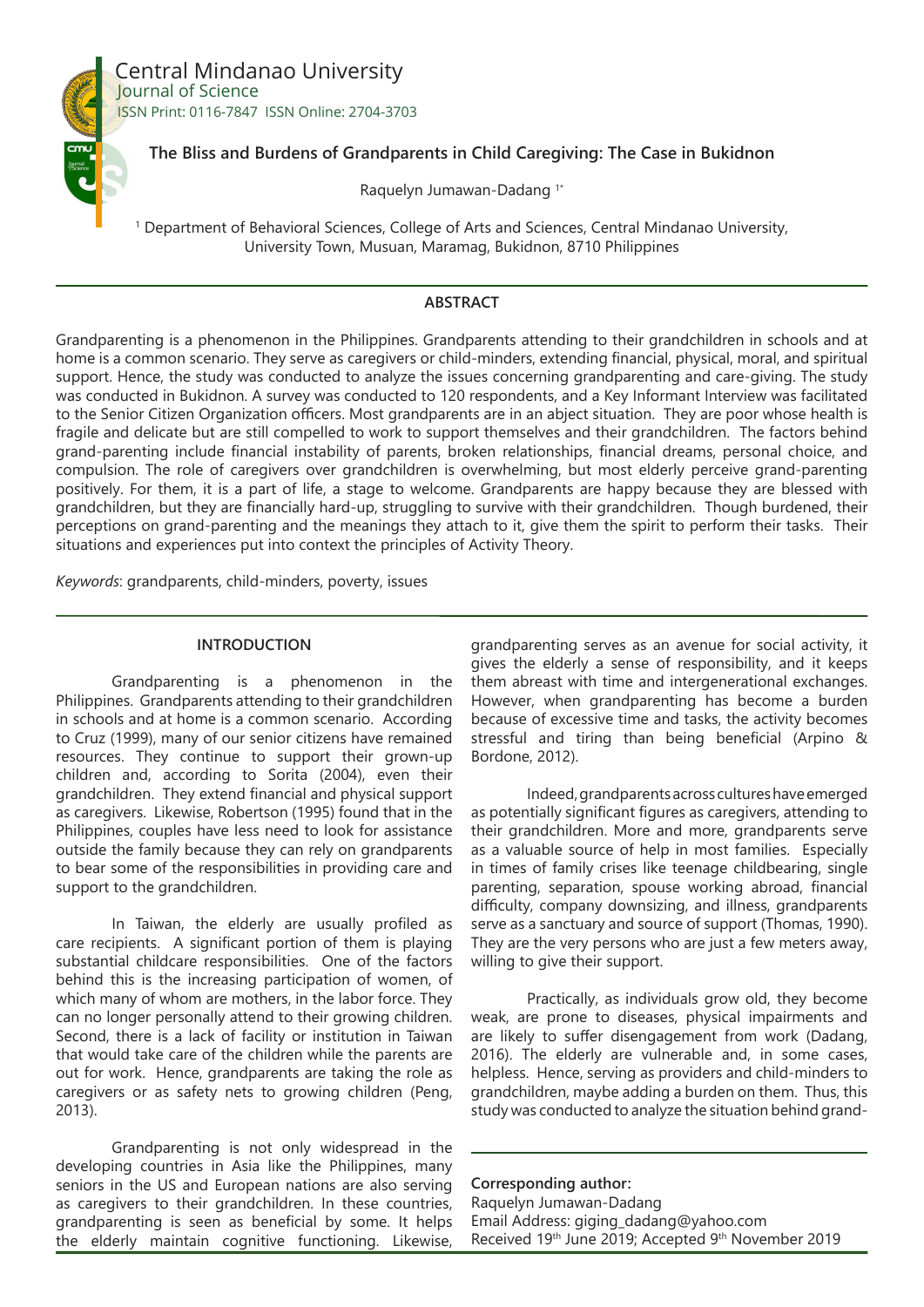parenting, problematizing care-giving, or child-minders as the role of grandparents. Particularly, the study unveils the factors behind grand-parenting, the support extended to grandchildren, the perceptions of grandparents on caregiving, and the issues on grand-parenting.

#### **METHODOLOGY**

The study was conducted in Bukidnon, particularly in Manolo, Malaybalay, Valencia, and Quezon. The four areas represent the four districts of the Province of Bukidnon. Quezon, Valencia, Malaybalay, and Manolo represent districts 1, 2, 3, and 4, respectively. Likewise, to make the study well-represented, Malaybalay and Valencia were picked to represent the urban communities, and Quezon and Manolo represented the rural. The study is descriptive. It assesses the experiences and roles of grandparents as care-givers and analyzes the issues in grand-parenting. The data were gathered from April to July 2018. A Survey and Key Informant Interview (KII) were conducted among the senior citizens of the places mentioned above who were grandparents. The respondents were asked about the situation they are in to as grand-parents, unearthing their experiences, perspectives, and challenges as caregivers. The survey had 120 respondents, 30 from each area of study. Purposive sampling was used in determining the respondents of the survey. Some were interviewed at their homes; others were at the schools because they were attending their grandchildren. Some of the questions were extracted from the study on "Dependency, Disengagement, and Life Satisfaction: The Challenges Confronting the Elderly of Maramag, Bukidnon, Philippines," a study of Dadang and Mendoza that was transformed into an article in 2016 and was substantiated with some relevant questions. The questionnaire was peer-reviewed. It had five parts: Biographical information, Situation causing grand-parenting, The Support Extended to grandchildren, Grandparents' perceptions on care-giving, and the issues on grand-parenting. To elucidate the issues gathered in the interviews, a KII was conducted to the officers of the Senior Citizen Federation. There were six key informants; three from Quezon and three from Valencia City. The discussion revolved around the issues confronting grand-parenting and the situations of the grandparents.

The study came out with quantitative and qualitative data. The former was analyzed through frequency count and percentages, while the latter was analyzed through thematic analysis. In analyzing qualitative data, the information was categorized in matrix form to identify discernible patterns, and later on, were revised based on emerging themes. The following themes came out: Factors behind grand-parenting, Joy in grandparenting, grand-parenting as an additional burden. SWOT (Strengths, Weaknesses, Opportunities, and Threats) method was used to come up with an anlysis.

The study was conducted observing research ethics. It underwent the institutional review. Likewise, the researcher sought permission from the municipal mayors. During data gathering, she and the interviewers explained to the respondents the nature and purpose of the study conducted and assured them that their identities would be kept anonymous. They were asked to participate, but it was made clear to them that they had the right not to answer questions that they believe were not sound.

#### **Theoretical Framework**

The study is anchored on the Activity Theory of aging. The theory explains that the elderly are happiest when they stay active and maintain social interaction. The participation and involvement of the elderly in different activities allow them to interact with other people. The activities may be provided by the different sectors like the formal support networks such as the church, the local government unit, and the civil society units, and the informal support networks such as their family, relatives, friends, and neighbors. The activity theory postulates that a high level of activity enhances personal satisfaction. It also says that the elderly would not desire social withdrawal, as disengagement is bound to reduce the meaning of the elderly's life. To maintain a positive sense of self-concept, the person must substitute new roles for those that are lost because of age. Giving them with familial roles may help maintain or develop a positive self-concept (Maciones, 2004). Likewise, as a branch of symbolic interactionism, activity theory believes in the meanings one attaches to activities and interactions. According to Blumer (as cited by Maciones, 2004), symbolic interactionism rests on three primary premises: First, that human beings act towards things based on the meanings those things have for them; second, that such meanings arise out of the interaction of the individual with others; and third, that an interpretive process is used by the person in each instance in which he must deal with things in his environment.



**Figure 1**. The Map of Bukidnon

#### **RESULTS AND DISCUSSION**

Bukidnon is home to 1,415,226 inhabitants. The land-locked province situated in North Mindanao measures 8,294 square kilometers. Cebuano-Bisayan is the province lingua franca today with 65.9% using the language, 13.3 % are speaking the Binukid while the remaining population speaks other Filipino languages like Ilocano, Ilonggo, etc. The Bukidnons have always been farmers, with 95 percent still living in rural areas. They produce rice, corn, camote, gabi, cassava, nangka, beans, banana, coconut, coffee, and abaca. Swidden agriculture, plow agriculture, and slash and burn are the most common farming method. Few farmers, however, are using mechanized means. Likewise, many young Bukidnons have gained employment with mining and logging companies in the province as guards.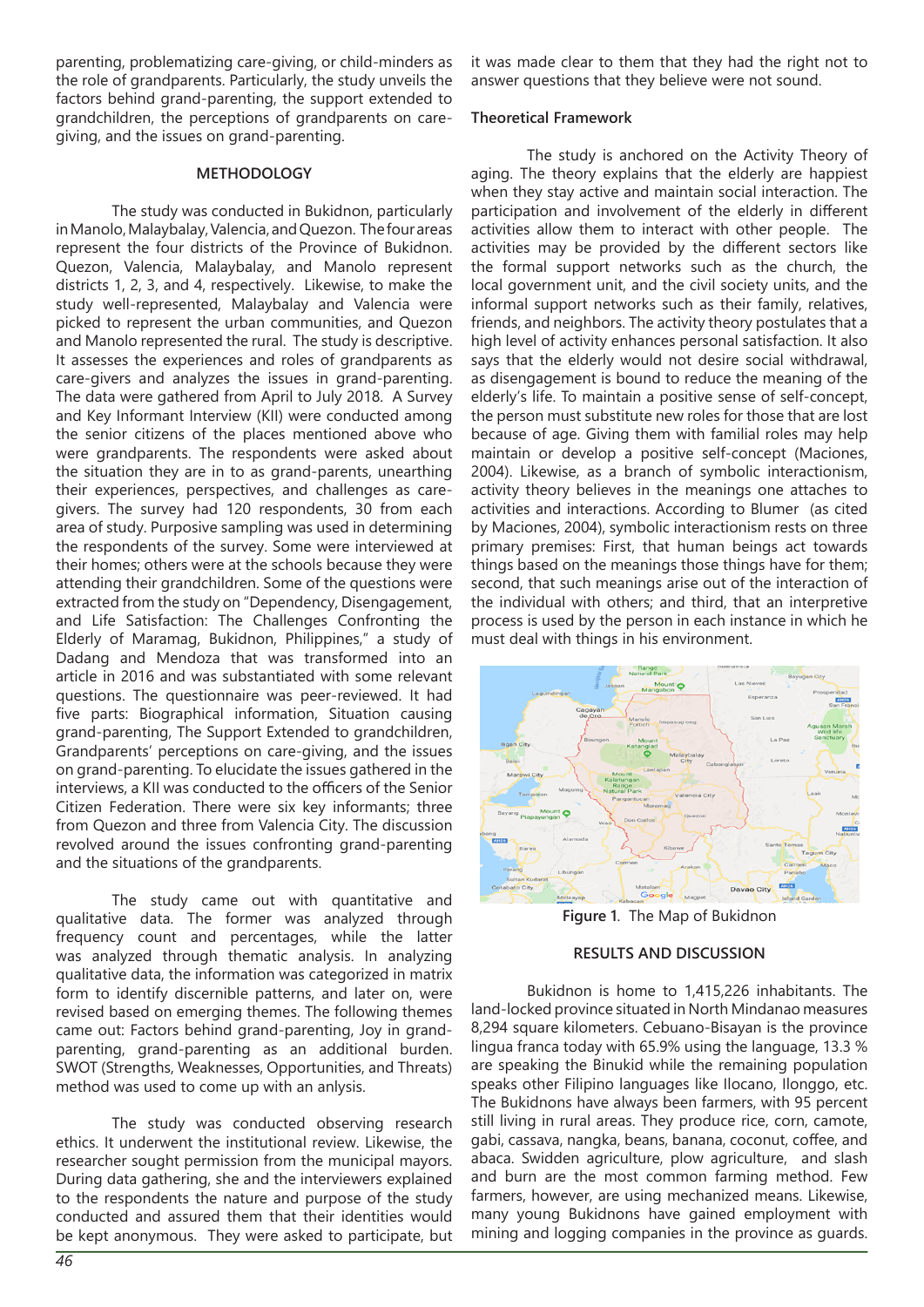Bukidnon is rich in natural resources. However, behind its rich and grand appearance, Bukidnon represents an impoverished and marginal economic group. Aside from a few affluent businessmen and big farmland operators, only its civil servants enjoy a better quality of life.

Bukidnon is divided into four legislative districts. It has 22 municipalities with two-component cities, Malaybalay and Valencia. Valencia has a land area of 587.29 square kilometers and has a population of 192,993. *Malaybalay*, the provincial capital, has a land area of 969.19 square kilometers, and has a population of 174,625. *Quezon* has a land area of 626.86 square kilometers, with a population of 104,116. *Manolo Fortich* has a land area of 413.60 square kilometers with a population of 100,210. Of the four areas of study, Valencia has the highest population density at 329 per square kilometer, followed by Manolo at 242, Malaybalay at 180, and Quezon at 166.

The province has an elderly population of 139,263, of which 71,847 (52%) are females, and 67,416 (48%) are males. There are more female elderly than males.

#### **Biographical Information**

Most of the respondents are ages 60 -64 years old; 55.8% in the rural and 50.7% in the urban belong to this age group. There are more female than male respondents. Likewise, it is observable that as the age group increases, the number of respondents decreases. There are very few respondents belonging to the 75+ age group. This age bracket is already very old and may no longer be capable of taking care of their grandchildren. Most (35.7 in rural and 29.15 in urban) have stepped elementary only. Only very few (4.1% in rural and 14.55% in urban) have finished college. Most respondents in both rural and urban communities are married (64.9% and 74.3 % respectively)

#### **Table 1**

*Biographical Data*

with 4-7 children, and 4-7 grandchildren. However, there are (13.5% in rural and 5.55% in urban) having 16 and more grandchildren. A great percentage (85.45%) are Christians, while 14.55 % are Muslims (see Table 1).

#### **The Situations behind Grandparenting**

Most grandparents in urban areas (57%) are attending to 1-2 children, while 50% of the grandparents in rural areas are attending to 3-4 children. Based on the study, it was found out that the elderly in the urban areas become grandparents at a younger age. Most (48%) were at ages 35-44, while most respondents in the rural areas (47%) become grandparents only at ages 55-64. The children of the respondents in the urban areas got married at younger ages, while some were impregnated when only teenagers.

One of the objectives of the study is to unveil the factors behind grand-parenting. They are enumerated and described below.

### *Financial Instability of Parents*

One of the factors behind grand-parenting is the financial instability of the grandchildren's parents (the children of the respondents). The children, who are either married, living in, or are single parents, cannot afford yet to build their own houses and live independently. Hence they are compelled to live with their parents. On the other hand, though most grandparents are impoverished, they have at least a humble abode where they, together with their children and grandchildren, may reside. Data show most of the grandparents (78% in the rural and 77% in the urban) are living in their own houses. This means that it is their children who are clinging to them, not the other way around.

| <b>Biographical Data</b>      | Rural          |        | Urban |        |        |      |        |          |        |        |
|-------------------------------|----------------|--------|-------|--------|--------|------|--------|----------|--------|--------|
|                               |                | Male   |       | Female | R %    | Male |        | Female   |        | U%     |
| Age Bracket                   | F              | %      | F     | %      |        | F    | %      | F        | %      |        |
| 60-64                         | 8              | 47.10  | 24    | 55.80  | 51.45  | 11   | 45.80  | 20       | 55.60  | 50.70  |
| 65-69                         | 6              | 35.30  | 13    | 30.20  | 32.75  | 5    | 20.80  | 14       | 38.90  | 29.85  |
| 70-74                         | $\overline{c}$ | 11.80  | 1     | 2.30   | 7.05   | 5    | 20.80  | 1        | 2.80   | 11.80  |
| 75-79                         | 1              | 5.90   | 3     | 7.00   | 6.45   | 3    | 12.50  | 1        | 2.80   | 7.65   |
| 80-84                         | 0              | 0.00   | 2     | 4.70   | 2.35   | 0    | 0.00   | $\Omega$ | 0.00   | 0.00   |
| Total                         | 17             | 100.00 | 43    | 100.00 | 100.00 | 24   | 100.00 | 36       | 100.00 | 100.00 |
| <b>Educational Attainment</b> |                |        |       |        |        |      |        |          |        |        |
| Elementary Level              | 7              | 41.20  | 13    | 30.20  | 35.70  | 6    | 25.00  | 12       | 33.30  | 29.15  |
| Elem. Graduate                | 0              | 0.00   | 8     | 18.60  | 9.30   | 5    | 20.80  | 6        | 16.70  | 18.75  |
| High School Level             | 3              | 17.60  | 17    | 39.50  | 28.55  | 5    | 20.80  | 9        | 25.00  | 22.90  |
| <b>HS Graduate</b>            | 6              | 35.30  | 4     | 9.30   | 22.30  | 2    | 8.30   | 3        | 8.30   | 8.30   |
| College Level                 | 0              | 0.00   | 0     | 0.00   | 0.00   | 1    | 4.20   | 3        | 8.30   | 6.25   |
| College Graduate              | 1              | 5.90   | 1     | 2.30   | 4.10   | 5    | 20.80  | 3        | 8.30   | 14.55  |
| Total                         | 17             | 100.00 | 43    | 100.00 | 100.00 | 24   | 100.00 | 36       | 100.00 | 100.00 |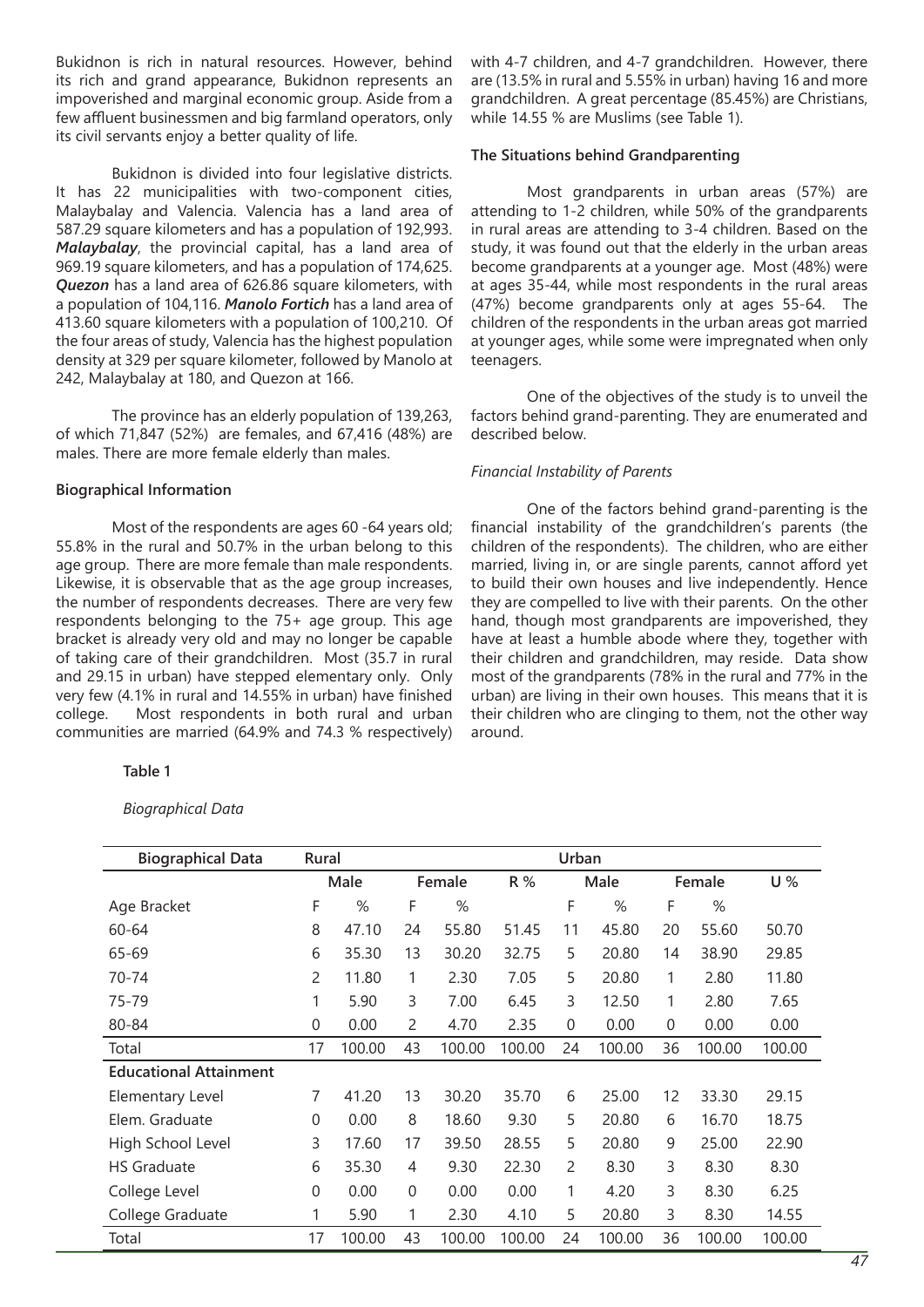| <b>Civil Status</b>       |                |        |                |        |        |    |        |    |        |        |
|---------------------------|----------------|--------|----------------|--------|--------|----|--------|----|--------|--------|
| Married                   | 11             | 64.70  | 28             | 65.10  | 64.90  | 19 | 79.20  | 25 | 69.40  | 74.30  |
| Widow/Windower            | 4              | 23.50  | 13             | 30.20  | 26.85  | 5  | 20.80  | 9  | 25.00  | 22.90  |
| Separated                 | 2              | 11.80  | $\overline{2}$ | 4.70   | 8.25   | 0  | 0.00   | 2  | 5.60   | 2.80   |
| Total                     | 17             | 100.00 | 43             | 100.00 | 100.00 | 24 | 100.00 | 36 | 100.00 | 100.00 |
| <b>Number of Children</b> |                |        |                |        |        |    |        |    |        |        |
| $0 - 3$                   | 3              | 17.60  | 14             | 32.60  | 25.10  | 6  | 25.00  | 12 | 33.30  | 29.15  |
| $4 - 7$                   | 11             | 64.70  | 24             | 55.80  | 60.25  | 13 | 54.20  | 23 | 63.90  | 59.05  |
| $8 - 11$                  | 3              | 17.60  | 5              | 11.60  | 14.60  | 5  | 20.80  | 1  | 2.80   | 11.80  |
| Total                     | 17             | 100.00 | 43             | 100.00 | 100.00 | 24 | 100.00 | 36 | 100.00 | 100.00 |
| Number of Grandchildren   |                |        |                |        |        |    |        |    |        |        |
| $0 - 3$                   | $\overline{2}$ | 11.80  | 11             | 25.60  | 18.70  | 5  | 20.80  | 5  | 13.90  | 17.35  |
| $4 - 7$                   | 7              | 41.20  | 13             | 30.20  | 35.70  | 8  | 33.30  | 16 | 44.40  | 38.85  |
| $8 - 11$                  | 3              | 17.60  | 10             | 23.30  | 20.45  | 5  | 20.80  | 8  | 22.20  | 21.50  |
| $12 - 15$                 | 2              | 11.80  | 5              | 11.60  | 11.70  | 4  | 16.70  | 6  | 16.70  | 16.70  |
| $16+$                     | 3              | 17.60  | 4              | 9.30   | 13.45  | 2  | 8.30   | 1  | 2.80   | 5.55   |
| Total                     | 17             | 100.00 | 43             | 100.00 | 100.00 | 24 | 100.00 | 36 | 100.00 | 100.00 |
| Religion                  |                |        |                |        |        |    |        |    |        |        |
| Christianity              | 17             | 100.00 | 41             | 95.30  | 97.65  | 19 | 79.20  | 33 | 91.70  | 85.45  |
| Islam                     | $\mathbf 0$    | 0.00   | $\overline{c}$ | 4.70   | 2.35   | 5  | 20.80  | 3  | 8.30   | 14.55  |
| Total                     | 17             | 100.00 | 43             | 100.00 | 100.00 | 24 | 100.00 | 36 | 100.00 | 100.00 |

### *Broken Relationships vis-a-vis. Financial Dreams*

 Likewise, parents who are breaking up with their spouses were leaving their children to the care of the grandparents. Data show that among the respondents (26.95% in the rural and 11.4% in the urban areas) are taking care of their grandchildren because their parents abandoned them or because the parents are aiming for a better income, hence are going abroad. One grandparent said, *"Ako may gabantay kay gihatud man na sa amahan diri kay ang inahan nanarbaho. Tua sa Cotabato ang amahan, ang inahan nanarbaho sa gawas. Ambot, pero murag gabulag man siguro sila"* (I am the one attending. The father brought her here because the mother is finding a job. The father is in Cotabato and the mother is working abroad. I do not know, but I guess they are breaking up). This not an isolated case in Bukidnon. This usually happens to couples who are marrying at a young age. They are not yet mature to handle responsibilities, and they do not have enough income to support the family. Stricken with poverty, many of them are giving up their marriage.

### *Personal Choice vs. Compulsion*

Likewise, there are some elderly who serve as caregivers because they love to. They are happy taking care of their grandchildren. But they could have the option to live independently. However, they see living alone to be lonely, hence they prefer to live with their children and take care of their grandchildren. The other situation is "compulsion." There are some elderly who are left with no options because they are in a disadvantaged position. They are financially handicapped, and they just rely on their children for their food and shelter. Hence, they serve as care-givers.

#### **Support Extended to Grandchildren**

The primary role of the respondents as childminders is to assist their grandchildren physically. This refers to cooking for their food, dressing them up, and in many cases, bring them to school. Data shows that 60% of the respondents (both rural and urban) extend physical support to their grandchildren. To most grandparents, however, performing this task is not a burden. They are happy performing their tasks. One grandmother says, "*Okey ra man hinuon, kay isip usa ka apohan trabaho man naku ang pag-atiman sa akong mga apo. Malipay ko nga nakita sila nga maayo ang panglawas ug kahimtang*" (It is just but fine. Taking care of them is my responsibility. I am happy to see them healthy and in good condition). One respondent also said, "*Naay uban nga mga apohan dili mobantay, pero lahi ko, dili ko pareha sa uban nga dili mobantay. Okey kayo ako mga apo. Sa ako mga anak wala ko ka hatud-hatud sa eskwelahan, pero sa ako mga apo, lahi ra jud*" (Other grandparents do not take care of their grandchildren. But I am different, I do take care of them. I didn't bring my children personally to school, but for my grandchildren, I do). Most grandparents are happy taking care of their grandchildren. "*Mas palitan pa ug gatas ang mga apo, kay sa mga anak sa una.*" (I buy milk more often for my grandchildren than I did for my children before," said one respondent. Aside from physical support, grandparents are also extending moral and spiritual support for their grandchildren. They are teaching them good values so that they will succeed in life and become good citizens.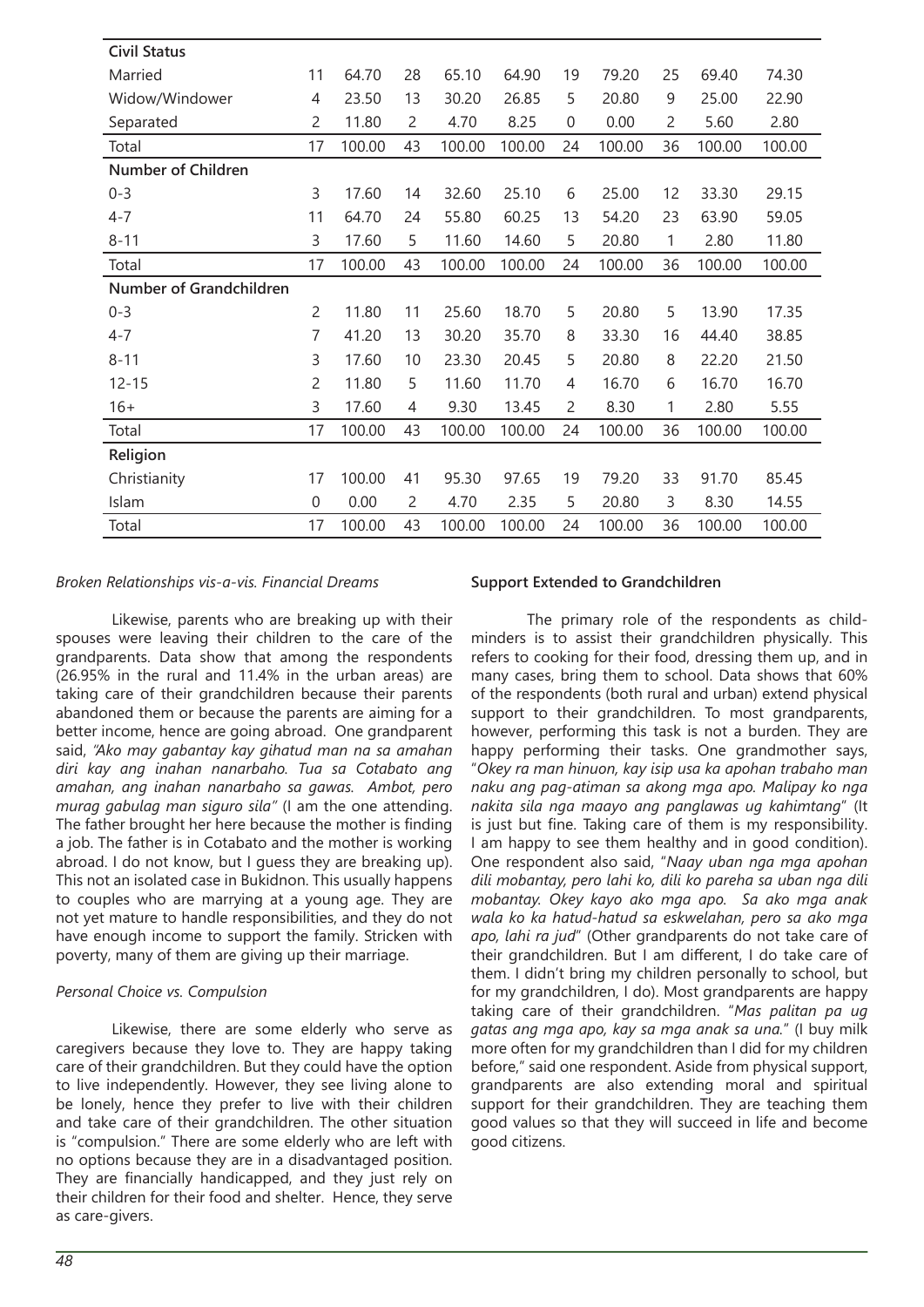

**Figure 2.** Support Extended to Grandchildren

## **Responsibility to Raise Grandchildren: The Grandparents' Perspectives**

In both rural and urban communities, most grandparents consider raising their grandchildren their responsibility. Data show that 42% of the respondents in the rural areas and 50% in the urban areas strongly agree, while 45% in the rural and 42% of the urban respondents agree to the premise that it is the responsibility of the grandparents to raise their grandchildren. Only very few (10% in the rural and 8% in the urban) do not consider raising grandchildren their responsibility. From the narratives of the respondents, it shows that, in general, the elderly see a happy old age as one spent with grandchildren. One respondent said, "*Malipayon ko nga nakaabot ko ani nga edad ug nagkaapo.*" (I am happy to have reached this age and have grandchildren). Another respondent said. "Makahatag sila ug kalipay" (They give joy). Another respondent said, "*Akong mga apo, akong kinabuhi. Akong gilaan akong kinabuhi sa ila. Alimahan naku sila hangtud ako mamatay.*" (My grandchildren are my life. I intend my life for them. I will take care of them until I die). This is how the elderly perceive old age, one spent with grandchildren. Life would be lonely without grandchildren around the house.

On the other hand, grandparents are expecting that their grandchildren will also take care of them in return when they are already very old, weak, and incapable. "*Maayo ng naay mga apo para naay kalingawan ug bantay. Mingaw pud kaayo kung ikaw ra isa. Maayo na lang ug magluya ko, simbako lang, naay bisag usa nga moalima sa akoa*" (It is good to have grandchildren to take care. It is lonely to be living alone. If I get sick, God forbids, I believe there will be one among my grandchildren who will take care of me). This expectation is common among the respondents.

Most grandparents perceive caregiving positively. They see grandparenting as a part of life, a stage to welcome and to appreciate. Likewise, they view living alone and independently to be a lonely state. Grandparenting gives the elderly the energy and vigor to perform their daily tasks, and other chores related to caregiving. In addition, it gives them the avenue to socialize. They have the time to talk to other people when they bring their grandchildren to school.



**Figure 3**. Grandparents' Perception of Grand-parenting

# **The Issues on Grandparenting**

As presented in the previous discussion, the study revealed that most grandparents are happy in taking care of their grandchildren. This premise, however, does not mean that grandparents do not experience issues and challenges as they perform their roles as caregivers or as second parents to their grandchildren.

### **Health and Financial Concerns**

Being already old, most of the respondents (67.75% in rural and 76.4% of the urban) suffer from health problems. These include arthritis, diabetes, hypertension, cough and cold, asthma, eye problem, body pain, goiter, and prostate cancer. These are age-related diseases. Nevertheless, it could not be undermined, that grandparenting may have also contributed to the persistence of health problems among grandparents. Grand-parenting may have given joy to most grandparents, but such is also a stressful task. The study of Leder et al., (2007) showed an inverse correlation between parenting stress and the physical, social, and mental health of grandparents. Those who have higher parenting stress were reported to have lower levels of physical, social, and mental health. On the other hand, the study of Di Gessa et al., (2016) showed a positive association between grandchild care provision and better physical health among grandmothers. Those who were looking after grandchildren intensively and nonintensively had significantly higher physical health scores than grandmothers who did not provide any childcare.

Likewise, financial and provision of basic needs are issues behind grandparenting. The grandparents are already old. They have retired from casual employment or are old enough to do farming or peddling, but they are compelled to work to support themselves and their grandchildren. They have to continue earning a living. Some engage in farming, peddling, and others run a sarisari store.

On the other hand, some elderly (grandparents) are supported by their children. Their children are working either as part-time or full- time workers in plantations or industries. A few are working abroad. The respondents said their needs are relatively addressed like simple food, composed of rice or corn paired with dried fish, salted fish, or vegetables. They do not have the caprices over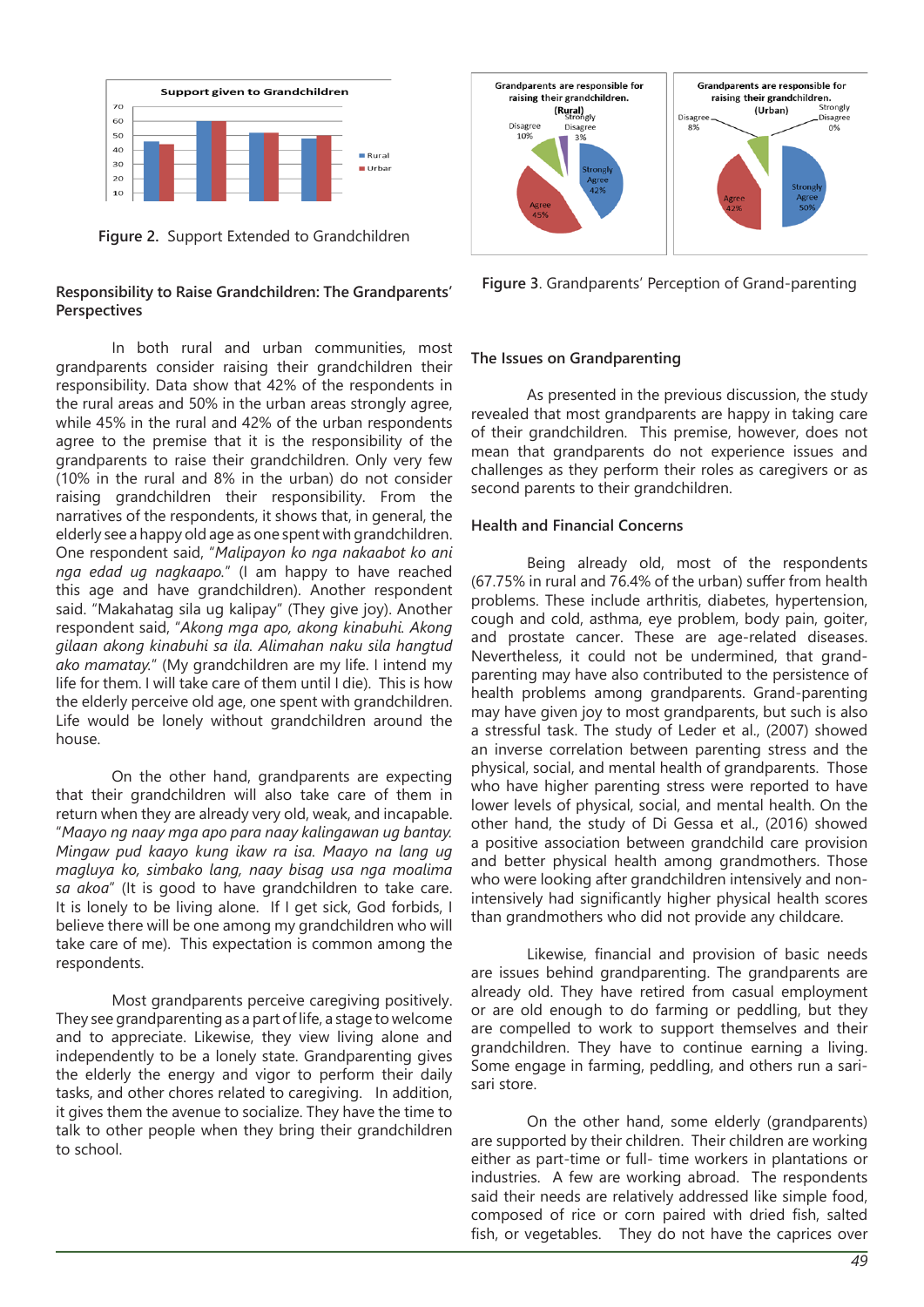ornaments and lucrative dresses. They live a simple life.

Nevertheless, the respondents admit that caregiving largely affects their budget (73 % in the rural and 50% in the urban (Figure 4). Most of them provide for their grandchildren's food, clothing, education, and medicine when the grandchildren get sick. It is apparent that the budget of the grandparents in rural areas is more affected. This is because they have lower income.



**Figure 4**. Effect on Budget

## **Generation Gap**

The generation gap is a challenge felt by grandparents. Grandparents and grandchildren belong to different generations. Most grandparents belong to the "Baby Boom" era, while the grandchildren belong to generation Z. A generation gap exists. The values and behavior of the grandparents are no longer be the things observed by the grandchildren. According to Manheim ( as cited by Pilcher, 1993), generations connote certain definite modes of behavior, feelings, and thought. People within the delineated population who experience the same significant event will have the same set of values, modifying what had been observed by the previous generation. Culture is seen to be dynamic. Observing the set of rules prescribed by the older generations (i.e. parents and grandparents) makes sense for it implies stability of the social order, but change, as influenced by many events, is seen to be inevitable. Hence, the generation gap is a fact. Manheim considers a society with no generations as "imaginary" and a "utopia."

Most grandparents (57% in both rural and urban areas) experience a generation gap between them and their grandchildren. They notice some behavioral problems on their grandchildren like spending much time on gadgets, television shows, and friends. They said that their grandchildren observe a different lifestyle as compared to them in olden times. Descriptions like "*badlungon*" or "*gahi ug ulo*" (hard-headedness), "*lisod*" (hard), "*labad*" (causing headaches) were common comments from the grandparents. "*Usahay mabikil lang ko sa pamatasan nila, pero akoa man ng mga apo, wala koy mabuhat*" (Sometimes I am offended of their behavior, but they are my grandchildren, I can do nothing). These statements imply a generation gap. The same statements show that grandparents are trying to understand their grandchildren. They love their grandchildren despite the stress and headaches they bring.

### **Effect on Over-all Activities**

While the health of the grandparents is not significantly compromised with their tasks and responsibilities of being caregivers to their grandchildren, their budget, and over-all activities are greatly affected.

Figure 5 shows that 75% and 70% of the respondents in the rural and urban areas respectively say that grandparenting affects their over-all activities. They have less time for themselves because they have grandchildren to attend. They cook, dress up their grandchildren, bring them to school, and attend to their grandchildren when they are sick. However, despite this predicament, grandparents remain thankful. "*Nalipay ko nga naa koy apo bisan apike kos financial*" (I am happy that I have grandchildren though I am financially hard-up). Generally, the respondents are happy because they consider their grandchildren as "*gasa sa Dios*" (a gift from God).

In general, the grandparents in Bukidnon are in an abject situation. They are poor. They are compelled to work to support themselves and their grandchildren. Serving as caregivers and minders to their grandchildren make their situation worse. Their budget and their over-all activities are affected. Most grandparents are seen to be more than caregivers; they serve as second parents. They play the role of parents, for they are the ones providing their grandchildren's basic needs. They give economic, physical, spiritual, and moral support.



**Figure 5.** Effect on Over-all Activities

### **CONCLUSIONS**

Grandparenting in the places as mentioned above in Bukidnon, is an issue. Most grandparents are in an abject situation. They are poor, whose health is fragile and delicate. Old and weak, they are compelled to work to support themselves and their grandchildren, extending physical, financial, moral, and spiritual support. The presence of their grandchildren is adding financial burden. Care-giving makes the financial situation of grandparents worse. Their budget and over-all activities are affected. The financial instability of parents, broken relationships, financial dreams, personal choice, and compulsion are the factors behind grand-parenting.

The role of grandparents as second parents and as caregivers to grandchildren is overwhelming, but the elderly in Bukidnon view caregiving positively. They consider grand-parenting as a part of life, a stage to welcome and to appreciate. Likewise, they view living alone and independently to be a lonely state. Though burdened, their perceptions on grand-parenting and the meanings they attach to it, give them a lively spirit to perform their tasks. Their situation and experiences put into context the principles of Activity Theory.

### **RECOMMENDATIONS**

Grand-parenting has two faces: the grandparents are happy because they are blessed with grandchildren, but they are also financially hard-up, struggling to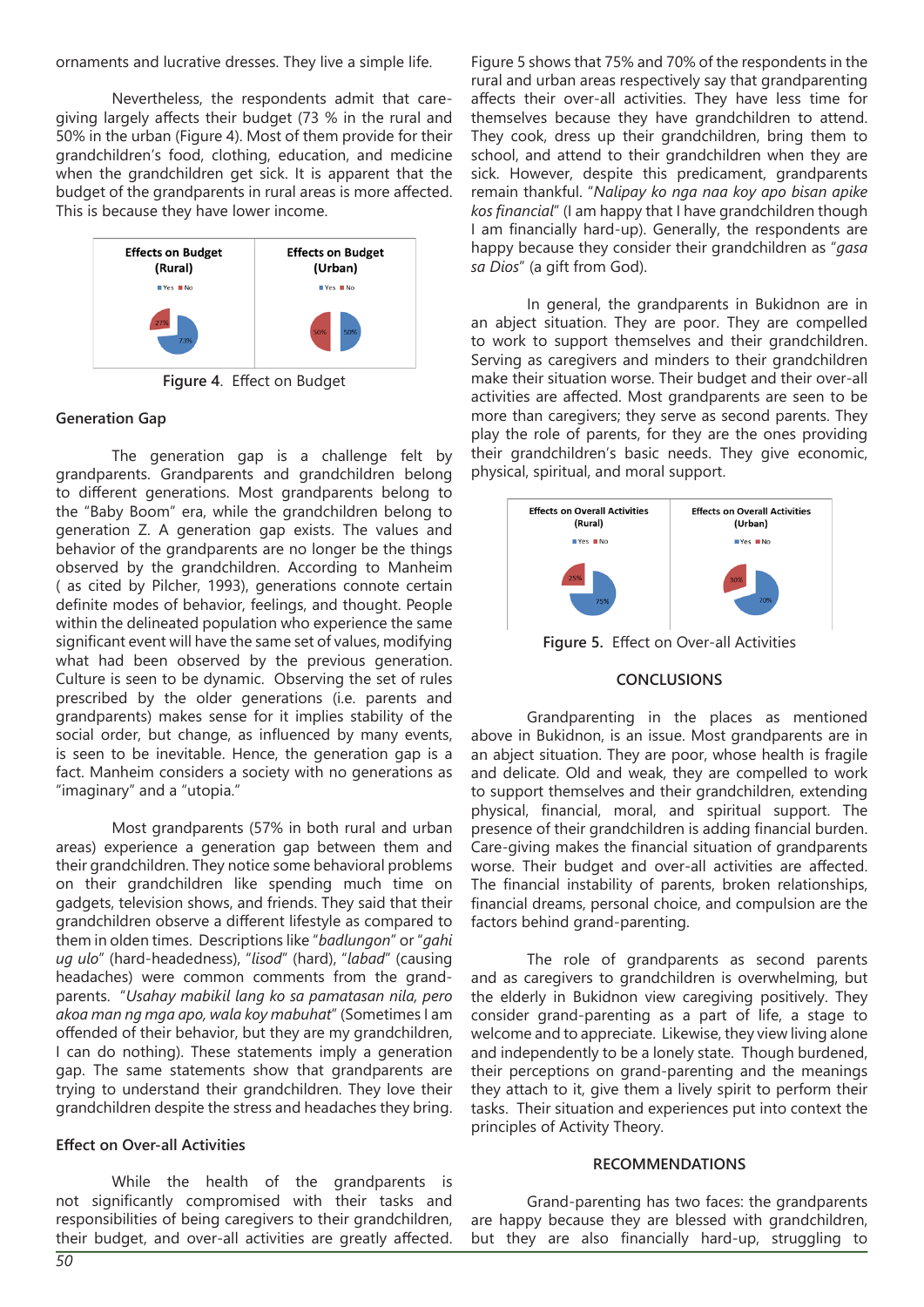survive with their grandchildren. Hence, the study has the following recommendations to the following persons and institutions:

### **Parents of the Children**

Rearing the children is not the responsibility of the grandparents. If the situation is inevitable, when the parents cannot be around for their children, they should at least give regular financial support.

## **Grandparents**

Taking care of grandchildren is a norm and a gesture expected from grandparents in the context of Philippine culture. But the welcoming gesture of grandparents may develop a sense of dependency on the part of the children. The parents of the children may be asked to give regular financial support to their off-springs. It is their responsibility.

## **Young People**

Teenage pregnancy and broken relationship are a factor behind grand-parenting. Teenagers who are still young and financially unstable often resort to bringing their children to grand-parents' care. This may be a warning to young people not to engage in pre-marital sex, which often leads to teenage pregnancy.

## **LGUs**

The grandparents are seen to be in the abject situation. They need help from institutions. Any gesture of kindness from the LGUs may be of big help to them. They could be prioritized in livelihood projects, health care programs, and medical missions.

### **Senior Citizens Federation**

This organization is the best agency that could help the plight of the elderly and the grandparents. Some grandparents are not beneficiaries of senior citizen pensions. The 500Php (9.8 USD) pension a month may somehow help augment the situation of the elderly. It is asked that the grandparents be prioritized in senior citizen's pension.

# **DSWD**

The department may prioritize the elderly and the grandparents in its programs. The department can help the elderly avail for livelihood programs that may help augment their income so that they can have money to buy for their food and other necessities.

# **Municipal Health Office**

Most grandparents are suffering from age-related health problems and chronic diseases. The MHO may prioritize them in their health programs like giving them free check-ups and provide them with medicines and vitamins.

### **ACKNOWLEDGMENT**

The researcher would like to extend her sincerest appreciation to Central Mindanao University for giving her the privilege to conduct this study. The financial and moral support afforded by the institution to the researcher made this research a reality.

Likewise, due appreciation is afforded to the LGUs of Quezon, Valencia City, Malaybalay City and Manolo Fortich, Bukidnon for their positive responses on the conduct of this research;

Most profound gratitude is accorded to the respondents and to the key informants for their honest and most valuable answers to the interviews conducted.

### **REFERENCES**

- Abejo, S.D. (2004). *Living Arrangements of the Elderly in the Philippines*. https://aboutphilippines.ph/files/ LivingArrangements.pdf
- Ardelt, M. (1997) *Wisdom and Life Satisfaction in Old Age*. Journal of Gerontology, Psychological Sciences, *52B*(1), 15-27.
- Biron, J. (2010). *Expanded Senior Citizens Act*. www. jamesbiron.com
- Blace, N. (2009) *Participation in Activities and Life Satisfaction of the Elderly*, Philippine Journal of Social Work, *64,* 43-67.
- Chaefer, R. (2005) Sociology 9th edition. McGrawhill, 302- 318 North America.
- Cruz, G. T. *Economic Well-being of the Filipino Elderly*. Philippine Social Science Review. *56*, 41-70.
- De Dios, R. (2000) "*The Socio-economic Implications of the Aging population*", Philippine Daily Inquirer.
- Di Gessa, G., Glaser, K., & Tinker, A. (2016). *The impact of caring for grandchildren on the health of grandparents in Europe: a life course approach*. Social Science and Medicine.
- Henslin, J. (2005). *Sociology: A down-to-earth approach.*  (7th ed.). USA: Pearson Prentice Hall.
- Hughes, M.E., Waite, L., LaPierre T., & Luo, Y. (2007). All in the Family: The Impact of Caring for Grandchildren on Grandparents' Health. *Journal of Gerontology, 62B* (2), S108–S119
- Kinsella, K. (1990) "*Living Arrangement of the Elderly and Social Policy: A Cross-National Perspectives*", Center for International Research, Staff Paper #52, United States Bureau of Census, Washington D.C. USA
- Kunkel, D.J. (1981) *Age and the Correlates of Life Satisfaction: Are the Elderly Different?*, Texas Tech University
- Maciones, J. (2009). *Society: The Basics*. (10th ed.) USA: Pearson Prentice Hall.
- Ogena, N (2006), "*The Low and Slow of Ageing in the Philippines: Auspices or Challenges?*" Paper Presented at the Conference on Impact of Aging: Aging: A Commonwealth Challenge for Europe and Asia, June